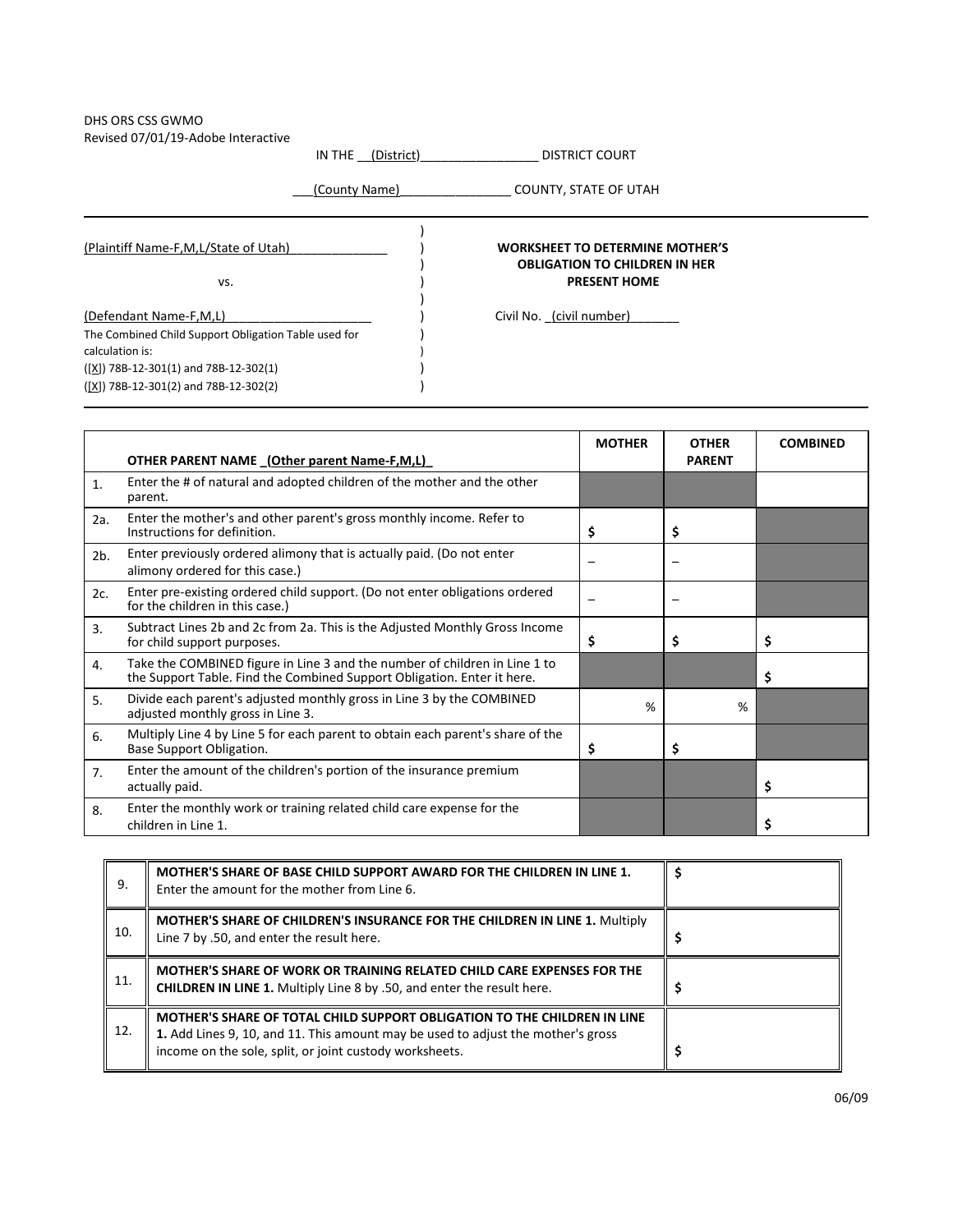## **(Option-Mother's Present Home Instructions:) [INSTRUCTIONS FOR CHILDREN IN THE MOTHER'S HOME WORKSHEET**

Use this worksheet to determine the mother's obligation for natural or adopted children who live in her home and who are not children of the father listed on the Sole, Split, or Joint Custody Worksheets (primary worksheets). The mother may use this worksheet in modifying an existing child support award, setting a paternity award, or other appropriate circumstances where the mother has child support obligations for other children.

Other Parent Name: The other parent may be a current spouse, partner, or an ex-spouse of the mother.

Line 1. Enter the number of natural or adopted children of the mother and the other parent named on this worksheet. If the mother has children in her home by more than one father, complete a separate WORKSHEET TO DETERMINE MOTHER'S OBLIGATION TO CHILDREN IN HER PRESENT HOME for the children of each other parent.

Line 2a. Enter the mother's and other parent's gross monthly income. U.C.A. 78B-12-203(1) states: "As used in the guidelines, 'gross income' includes prospective income from any source, including earned and nonearned income sources which may include salaries, wages, commissions, royalties, bonuses, rents, gifts from anyone, prizes, dividends, severance pay, pensions, interest, trust income, alimony from previous marriages, annuities, capital gains, Social Security benefits, workers' compensation benefits, unemployment compensation, income replacement disability insurance benefits, and payments from 'nonmeans-tested' government programs." U.C.A. 78B-12-203(2) states: "Income from earned income sources is limited to the equivalent of one full-time 40-hour job." Refer to U.C.A. 78B-12-203 for additional information about determining gross income.

All income must be verified. Verification includes: year to date pay stubs, employer statements or records, the last year's tax return and documentation of non-earned income appropriate to the source.

Line 2b. In the MOTHER'S column, enter the monthly alimony amount she is paying to a parent other than the one listed on this worksheet or the primary worksheet. In the OTHER PARENT'S column enter the monthly alimony that father is paying to someone other than the mother listed on this worksheet.

Line 2c. In the MOTHER'S column, enter the court ordered child support she is ordered to pay for children other than the children listed on the primary worksheet. In the OTHER PARENT'S column list the amount that father is ordered to pay for children other than those listed on this worksheet.

Line 7. In the combined column, enter the children's portion of insurance premium that is actually paid. To determine the children's portion divide the total premium by the number of persons covered by the policy and then multiply that number by the number of children listed on this worksheet that are covered by policy.

Line 8. Enter the amount of work-related, reasonable, child care expenses for up to a full-time work week or training schedule.

Line 9. Complete this line as directed.

Line 10. Complete the calculation as directed.

Line 11. Complete the calculation as directed.

Line 12. Enter the amount on this line on Line 2d of the Sole Custody Worksheet, Line 3d of the Split Custody Worksheet or Line 2d of the Joint Custody Worksheet.]